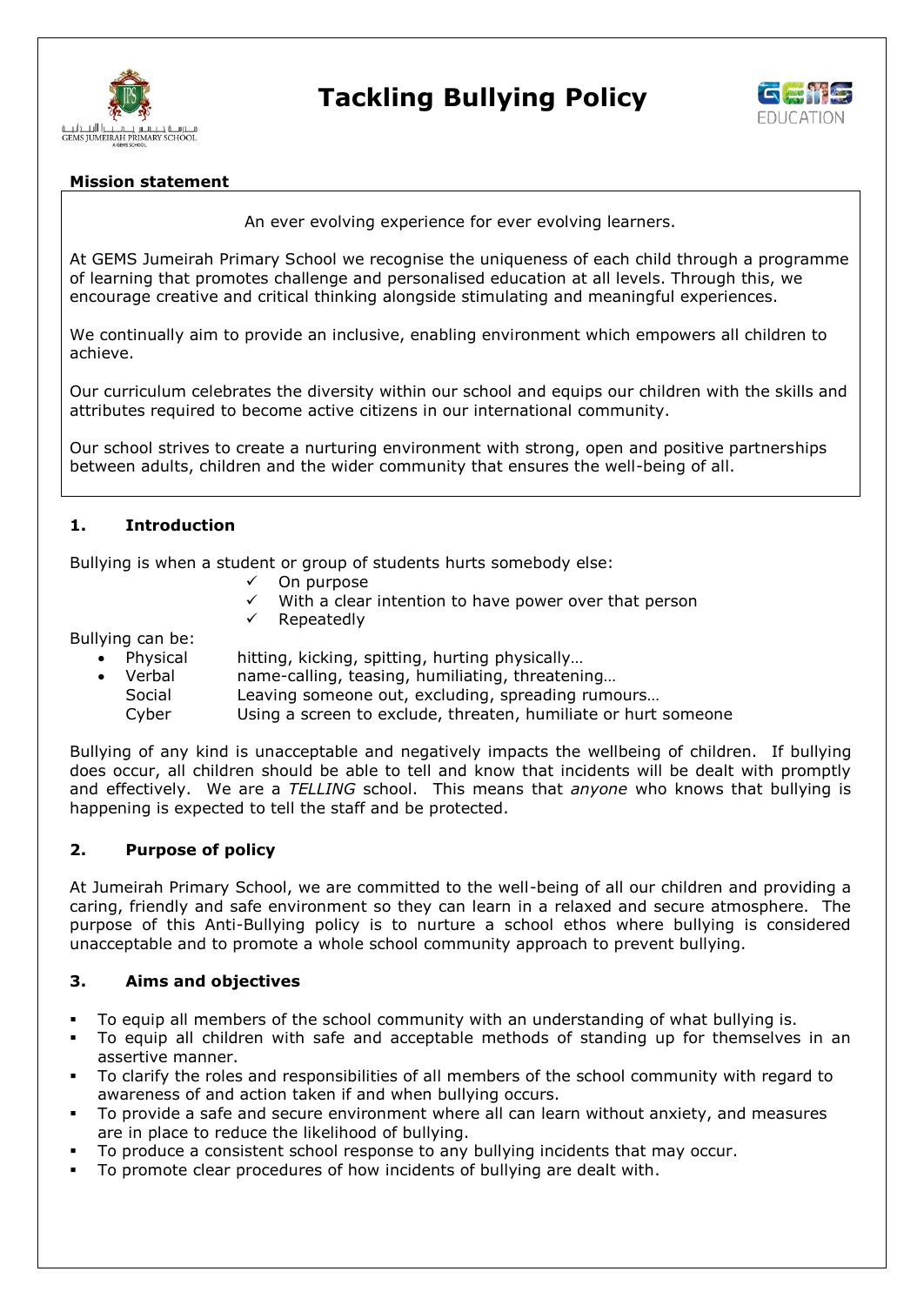# **Signs and Symptoms**

A child may indicate by signs or behaviour that he or she is being bullied. Adults should be aware of these possible signs and they should investigate if a child:

- **EXEC** is frightened of walking to or from school
- feels ill in the morning
- doesn't want to go on the school bus
- **begs to be driven to school**
- changes their usual routine
- is unwilling to go to school (school phobic)
- becomes withdrawn anxious, or lacking in confidence
- cries themselves to sleep at night or has nightmares
- begins to do poorly in school work
- comes home with clothes torn or books damaged
- has possessions which are damaged or " go missing"
- asks for money or starts stealing money (to pay bully)
- has unexplained cuts or bruises
- **•** becomes aggressive or disruptive
- **i** is bullying other children or siblings
- **stops eating**
- **EXEC** is frightened to say what's wrong
- gives improbable excuses for any of the above
- is nervous & jumpy when an online message is received
- attempts or threatens suicide or runs away

These signs and behaviours could indicate other problems, but bullying should be considered a possibility and should be investigated. This is not an exhaustive list and children may display other behaviours that appear out of their character.

## **Prevention**

We will raise awareness through an annual whole school focus on what bullying is, the roles and responsibilities of those involved and strategies the children can use if they feel they are being bullied. This will be communicated through:

- Phase assemblies (Yr  $1/2$ ; Yr  $3/4$ ; Yr  $5/6$ )
- Whole Class Circle Time
- Parent Workshops
- Group/individual discussions

## **4. Equal Opportunities**

The school recognises the value of, and seeks to achieve, a diverse school community which includes people from differing backgrounds, with different skills and abilities. The school will take positive steps to create school culture through its governing body, managers and other employees, in which people can feel confident of being treated with fairness, dignity and tolerance, irrespective of their individual differences. This commitment extends to the whole school community and others connected with it. The school is committed to the elimination of unlawful discrimination and to the promotion of good relations between all.

## **5. Roles and responsibilities**

## **The role of children**

- Children are encouraged to tell anybody they trust if they are being bullied, and if the bullying continues, they must keep on letting people know
- Children must report any bullying incidents that they witness.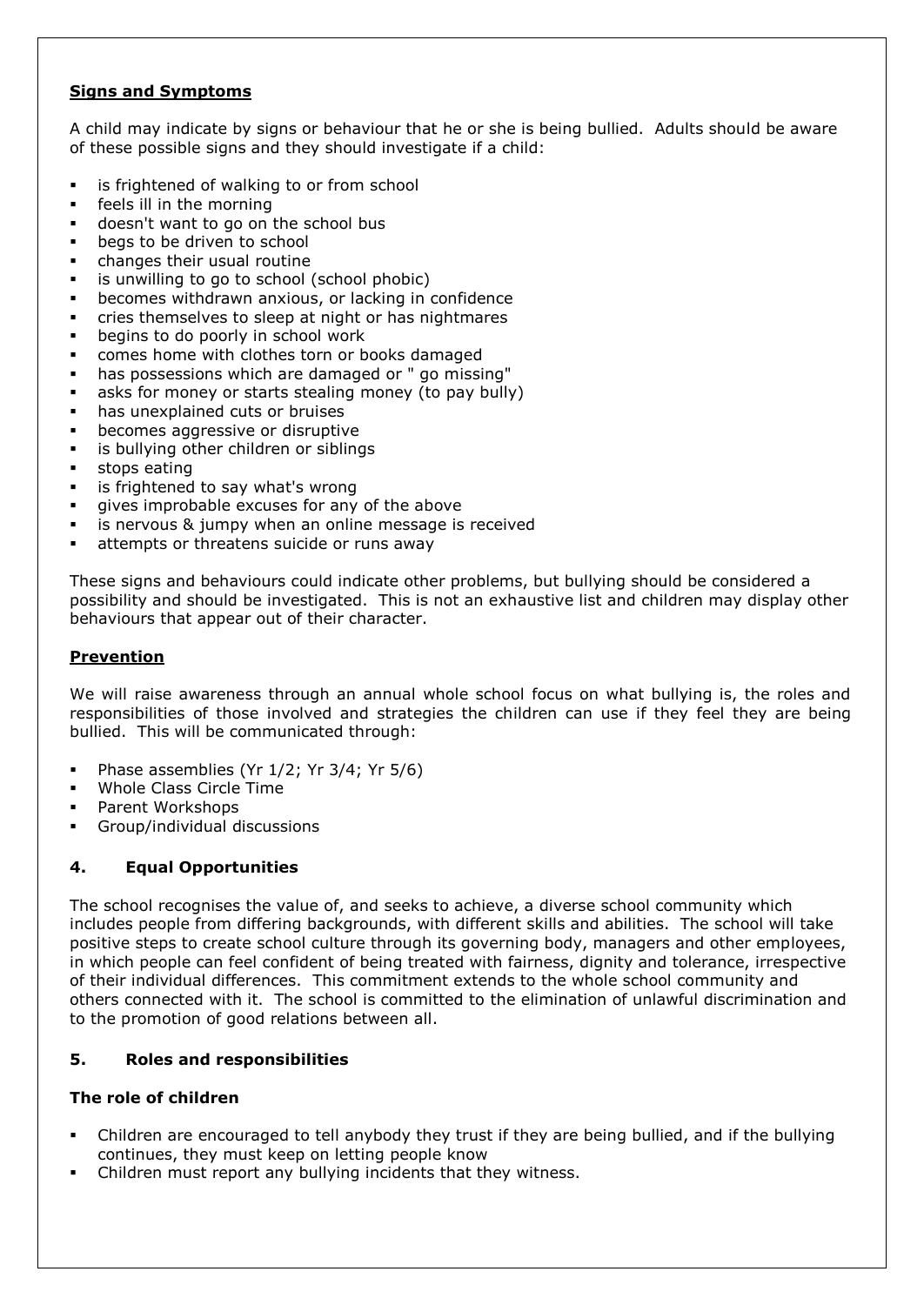Children are encouraged to stand up assertively and safely to a bully and are provided with a range of strategies on how to do this, whether they are being bullied or are a bystander.

## **The role of Parents**

- Parents who are concerned that their child might be being bullied, or who suspect that their child may be the perpetrator of bullying, should contact their child's Class Teacher immediately who will record the concern and monitor the situation, reporting back to Parents as often as needed to feedback on action they are taking. Parents and Class Teacher can also come to a mutual agreement about seeking support from the wellbeing department and Head of Year.
- Parents have a responsibility to support the school's Anti-Bullying policy, Digital Citizenship policy and "Appropriate usage of screens contract", actively encouraging their child to be a positive member of the school and use the internet wisely.

## **The role of the Teacher and Support Staff**

- All staff in our school take all forms of bullying seriously, and seek to prevent it from taking place.
- Teachers keep their own records of all incidents that happen in their class, and that they are aware of in the school. If a member of staff other than the Class Teacher witnesses or is informed of an act of bullying, they will refer it to the Class Teacher who then records and investigates.
- If any bullying takes place between members of a class, the Teacher will deal with the issue immediately. Class Teachers may choose to deal with incidents through whole class circle time or discussion with the children involved as appropriate. If incidents continue, Class Teacher to inform Parents; Head of Year and refer to the Wellbeing department.
- Teachers use a range of methods to help prevent bullying and to establish a climate of trust and respect for all. Circle time is used to praise, reward and celebrate the success of all children, and thus to help create a positive atmosphere.
- Class Teachers to be accountable for dealing with situations with the support of their Head of Year and other relevant staff.
- All members of staff ensure they are aware of the policy so that they are equipped to identify bullying and to follow the procedures.

## **The role of the Wellbeing department**

- The Wellbeing department ensures that all staff receive sufficient training to be equipped to identify and deal with all incidents of bullying.
- To support children (victim and bully) through circle time and/or individual/group discussions as necessary to deal with any incidents of bullying.
- To keep Principal, Assistant Principals and other relevant staff informed.
- To carry out Parent workshops to inform Parents of the school policy and increase understanding of bullying.
- .

## **The role of the Head of Year**

- To ensure time is allocated at the beginning of every team meeting to discuss any vulnerable children or incidents that the team should be aware of that may have occurred throughout the week.
- To be aware of any incidents of bullying relevant to their year group and keep Wellbeing department and other relevant staff informed.
- To ensure Class Teacher is the first point of call and support the class teacher as required.

# **The role of the Principal/Assistant Principals**

 It is the responsibility of the Principal/Assistant Principals to implement the school anti-bullying strategy, and to ensure that all staff (both teaching and non-teaching) are aware of the school policy, and know how to identify and deal with incidents of bullying.